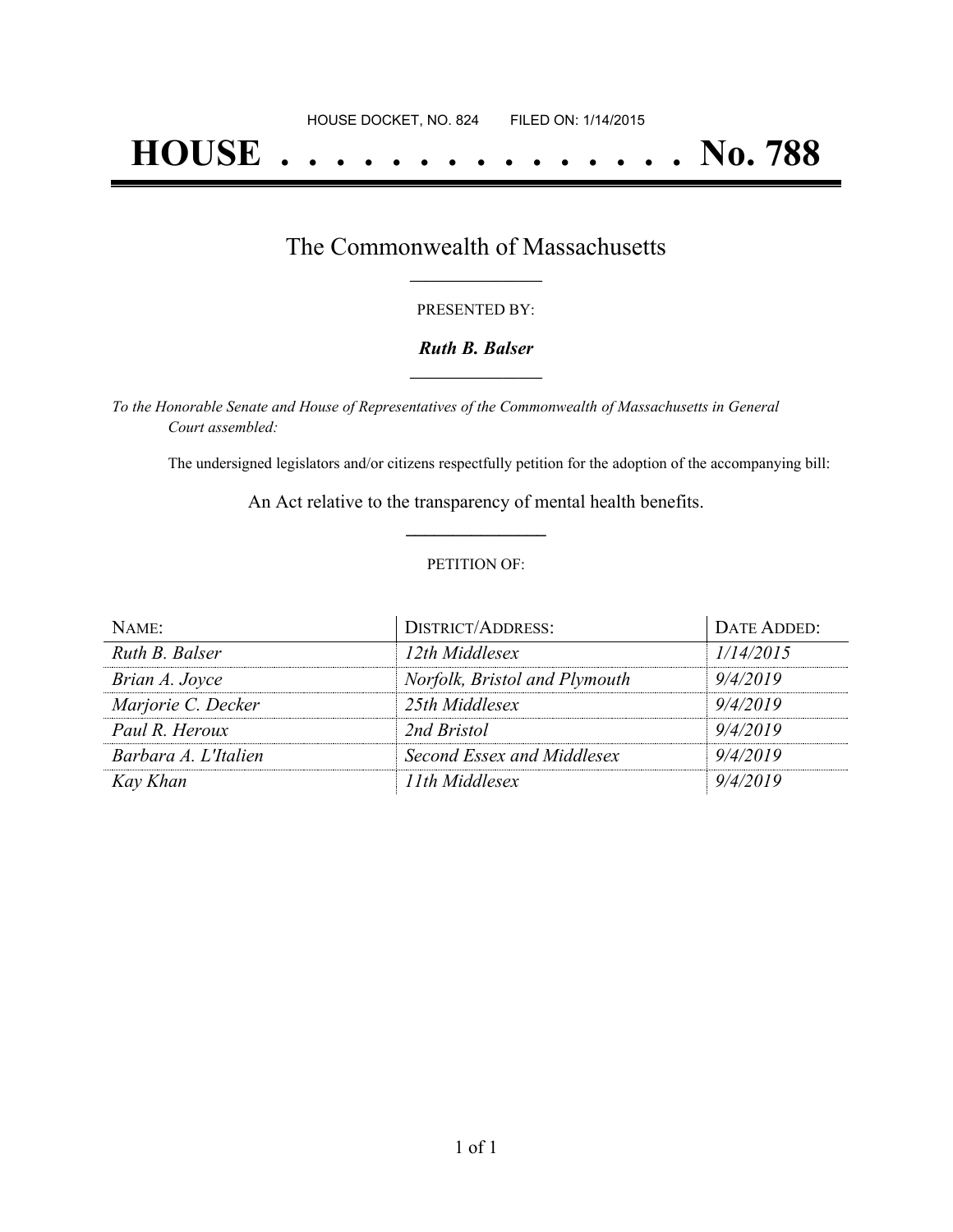# **HOUSE . . . . . . . . . . . . . . . No. 788**

By Ms. Balser of Newton, a petition (accompanied by bill, House, No. 788) of Ruth B. Balser and others relative to the disclosure of certain data by behavioral health management firms and other third party administrators. Financial Services.

### The Commonwealth of Massachusetts

**In the One Hundred and Eighty-Ninth General Court (2015-2016) \_\_\_\_\_\_\_\_\_\_\_\_\_\_\_**

**\_\_\_\_\_\_\_\_\_\_\_\_\_\_\_**

An Act relative to the transparency of mental health benefits.

Be it enacted by the Senate and House of Representatives in General Court assembled, and by the authority *of the same, as follows:*

| $\mathbf{1}$   | Notwithstanding any general or special law to the contrary in the Commonwealth, any                  |
|----------------|------------------------------------------------------------------------------------------------------|
| 2              | licensed health insurance company under chapter 1760 who is providing health coverage that           |
| 3              | includes coverage for behavioral health services including those that utilize a behavioral health    |
| $\overline{4}$ | management firm, third party administrator or contract for payment and utilization services to       |
| 5              | any other entity for a fee, including behavioral health management firms and third party             |
| 6              | administrators under contract to the Commonwealth of Massachusetts on behalf of its employees        |
| $\tau$         | and retirees or to a Medicaid managed care organization or the Medicaid primary care clinician       |
| 8              | plans shall be subject to this law. All data required under this law shall be reported to the Health |
| 9              | Policy Commission, Office of Patient Protection who shall have the authority to develop the          |
| 10             | uniform management, reporting and publication of data required by this statue.                       |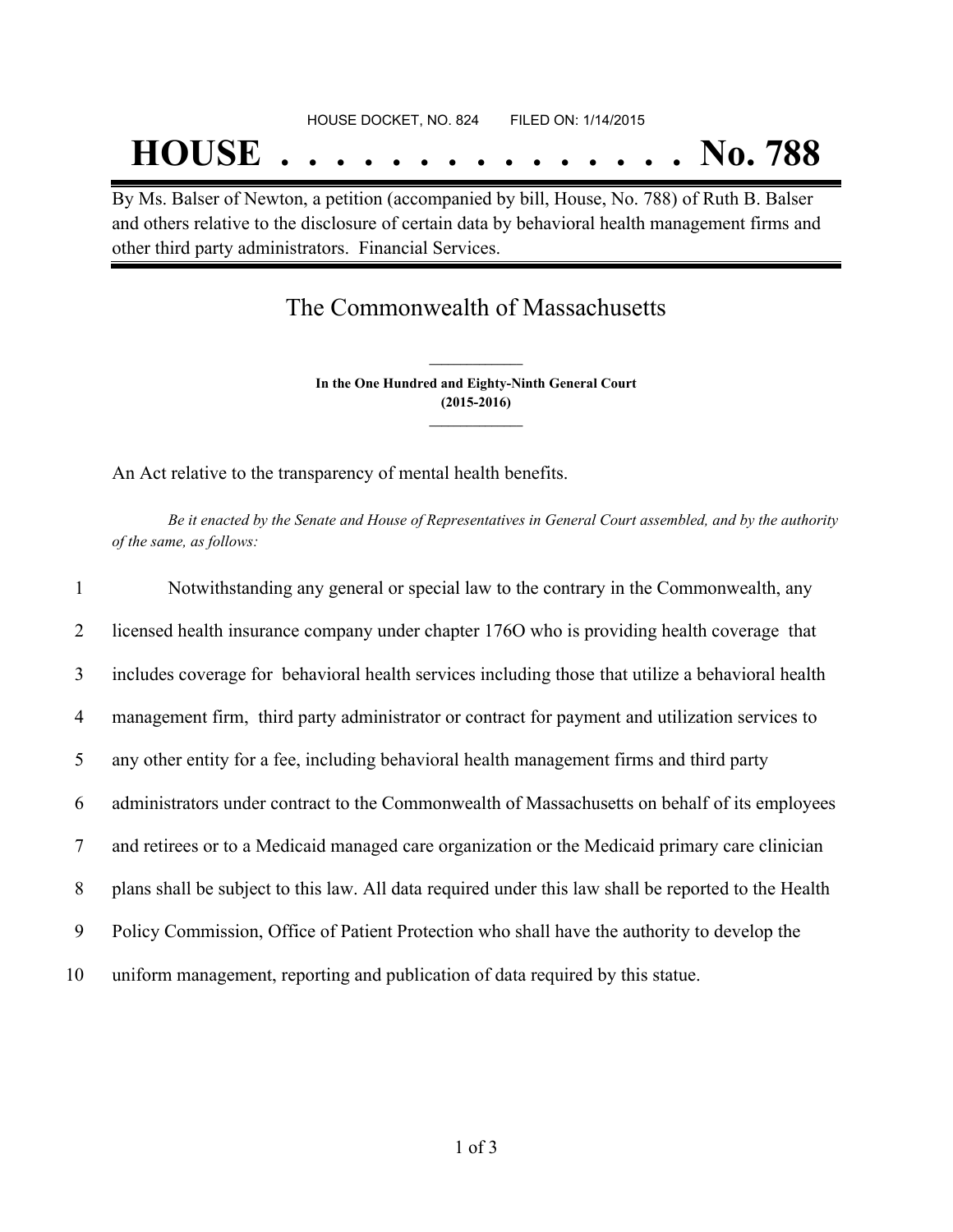| 11 | Data disclosing any denial of service for behavioral health services shall be reported and         |
|----|----------------------------------------------------------------------------------------------------|
| 12 | said data shall contain diagnoses and reason for denial but no other identifying patient data,     |
| 13 | provided further; that all denials for medications shall be reported.                              |
| 14 | Data disclosing the size of said behavioral health management or third party                       |
| 15 | administrators individual and group outpatient provider networks by license, inpatient networks,   |
| 16 | clinic network said data shall include the numbers of providers, the average length of their       |
| 17 | affiliation with said entity, the number of patients seen per reporting period, the date of last   |
| 18 | payment to said providers; provider further, for each CPT code paid by said entity a rate          |
| 19 | schedule shall be filed by said entity by CPT code annually.                                       |
| 20 | For all licensed insurers operating in the Commonwealth under said Chapter data                    |
| 21 | disclosing individual and group outpatient provider networks by license, inpatient networks,       |
| 22 | clinic network said data shall include the numbers of providers, the average length of their       |
| 23 | affiliation with said entity, the number of patient seen per reporting period, the last date of    |
| 24 | payment to said providers; provider further; for each CPT code paid by said entity a rate          |
| 25 | schedule shall be filed by said entity by CPT code annually.                                       |
| 26 | If said entities use geographic sampling or any other such mechanism to determine a                |
| 27 | provider payment including but not limited to fee for service payments said geographic data shall  |
| 28 | be disclosed by said entities.                                                                     |
| 29 | The office of patient protection shall establish a reporting system by which an insured            |
| 30 | who has exhausted more than three unsuccessful attempts to schedule an appointment with a          |
| 31 | provider in the said entities network to report said attempts and the entities involved. Said data |
| 32 | shall be publicly available.                                                                       |
|    |                                                                                                    |

of 3